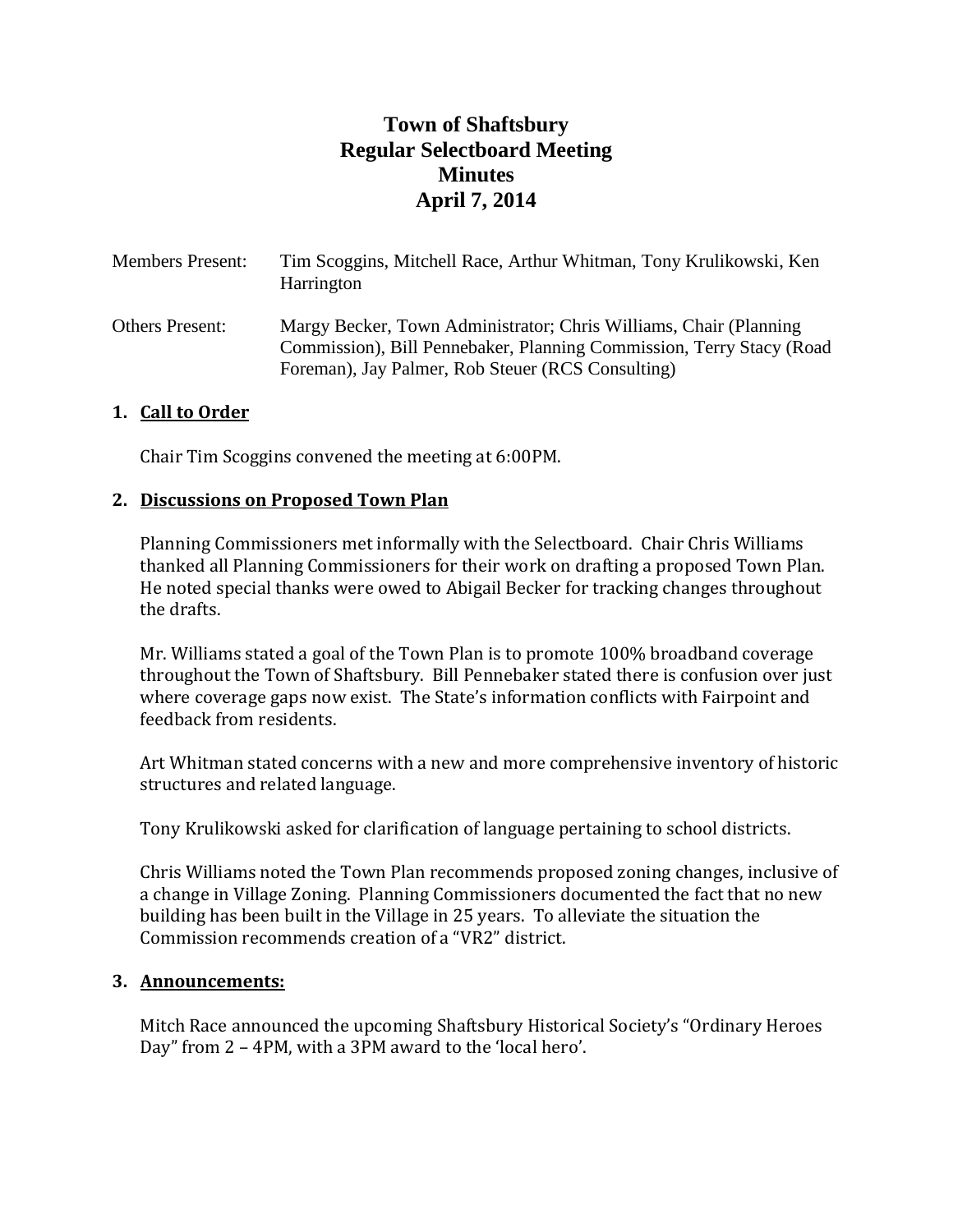Tony Krulikowski announced he had attended a Passenger Rail Revitalization workshop. It is hoped that passenger rail service can be re-introduced from North Bennington to Manchester to Rutland. A daily connection with service to Troy, NY is also hoped for.

#### **4. Minutes**

Town Meeting Minutes from March 3, 2014: Changes to be made are noted as follows: correct spelling to "Carsen" in attendees; page 5 – re: Article 3 and Article 6 discussions;

# **Motion by Mitch Race to approve; 2nd Tony Krulikowski. Motion carried 3-0-2, with Art Whitman and Ken Harrington abstaining.**

Minutes of March 17, 2014: Tim Scoggins noted the following changes to be made: correct spelling of "Krulikowski" and make changes to item #14 as noted. **Motion to approve by Mitch Race; 2nd by Tony Krulikowski. Motion carried 4-0-1, with Ken Harrington abstaining.**

# **5. Warrants**

PAYROLL WARRANT #19 IN THE AMOUNT OF \$17,035.25.

**Motion to approve payroll warrant #19 in the amount of \$17,035.25 by Mitch Race; 2nd by Tony Krulikowski. Motion carried 5-0-0.**

PAYROLL WARRANT #20 IN THE AMOUNT OF \$19,212.41.

**Motion to approve payroll warrant #20 in the amount of \$19,212.41 by Mitch Race; 2nd by Tony Krulikowski.**

RETIREMENT WARRANT PR20 (VMERS DB Quarterly and DC) IN THE AMOUNT OF \$8,244.22.

# **Motion to approve retirement warrant #20 in the amount of \$8,244.22 by Mitch Race; 2nd by Tony Krulikowski. Motion carried 5-0-0.**

CHECK WARRANT #28 IN THE AMOUNT OF \$50,149.06.

Items over \$1,000: 2 loads of salt \$2,297.19; Bennington County Sheriff's \$1,963.50; (March Svs); BCBS of VT \$7,309.71 (100% Monthly Premium); TAM, Inc. \$6,293.89 for February services and \$5,886.34 for March services; VRS Sales \$1,060.60 (Fire – repairs); Wm. E. Dailey \$ 6,408.16 in winter sand.

**Motion by Mitch Race to approve Check Warrant #28 in the amount of \$50,149.06. 2nd by Tony Krulikowski. Motion carried 5-0-0.**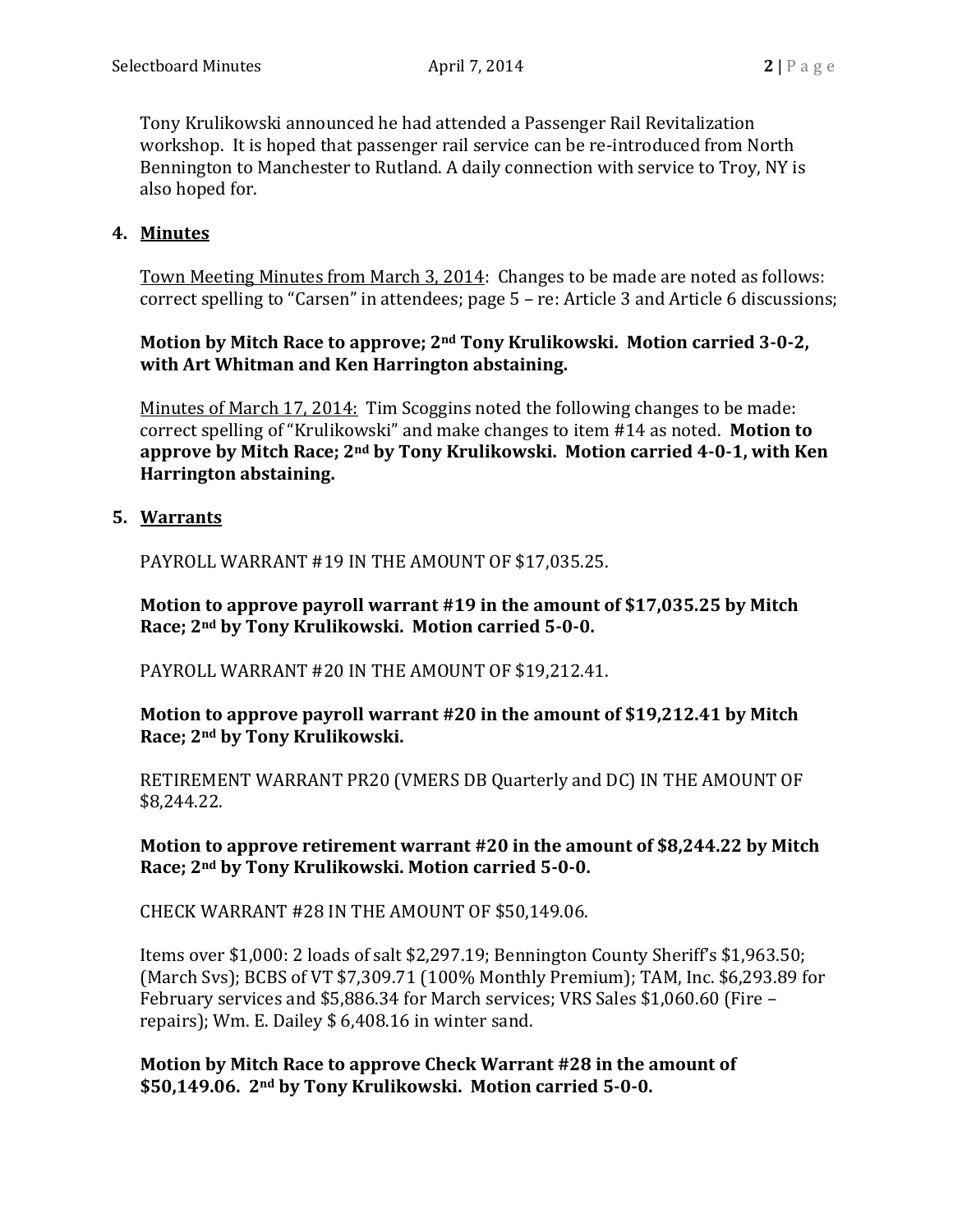# **6. Financial Reports**

Bill Fisk met with Selectmen to present a year-to-date budget status report and projections about year-end. Total revenues received to-date and prior to operating transfers in are \$1,609,027 versus a budgeted \$1,695,328. Revenues stand at approximately 95%. Revenues are projected to be **under budget** by approximately \$18,000 as of June 30th.

Total expenses, prior to operating transfers out, total \$1,301,143 versus a budget of \$1,759,131. Expenses are approximately 74% of budget to-date and are projected to be under-budget by approximately  $$120,000$  at June  $30<sup>th</sup>$ . The savings are being realized due to fewer than budgeted health deductible expenses, sidewalk design and construction expenses, Lister's wage expenses, and Zoning Administrator's wage (due to months without a Z.A.).

The Village Sidewalk project's construction phase is now estimated to be delayed until the next budget year. The majority of the \$90,000 highway funds budgeted for the Sidewalk Project are projected to be unspent as of June 30<sup>th</sup>. Similarly, the majority of the \$73,000 in funds to be received from the State to off-set the cost of this project are now projected to be received after July 1, 2014.

Bill Fisk reported that though the current budget was projected to draw down on the existing fund balance by \$120,000, this may not occur. Projections are that the Town might finish the year with an additional \$78,000 to be applied to the fund balance. The Town entered the fiscal year with a fund balance of \$390,317. The projected year-end fund balance is approximately \$350,000.

Mitch Race inquired again regarding the possibility of having two property tax payments. Bill Fisk mentioned no taxes would be delinquent until after the second payment. He suggested statutes be consulted. It is could be the Board's prerogative to 2 payments.

#### **7. Road Foreman Reports**

The Road Foreman provided brief reports on the status of crew efforts to keep up with mud season emergency repairs. He warned the Board and public that 2 to 3 feet of frost has yet to come out, and that roads will be bad this week.

Prospective repairs to Murphy Hill Road were discussed. Ken Harrington inquired if the crew planned to install French drains where water is coming out.

Highway truck replacement was considered. It was agreed that Terry Stacy should gather quotes on single-axle and tandem axle trucks.

# **8. Road Crew Summer Hours**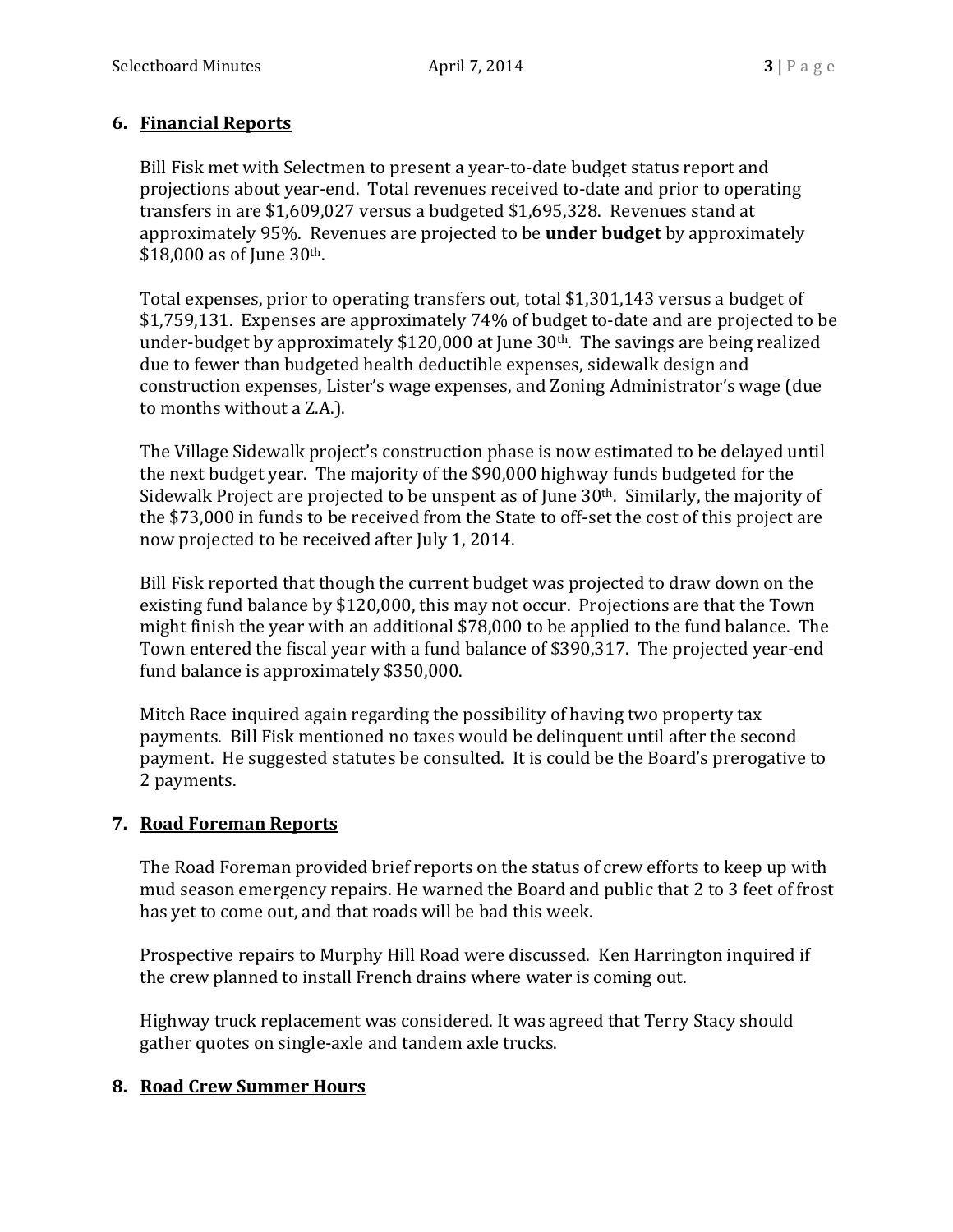It was agreed that road crew summer hours (10 hour days) would commence May 5. The Board will consult with Terry Stacy as to the end date for summer hours.

### **9. VTRANS Paving Grant Application – East Road**

Margy Becker noted the Peckham estimates to pave the section of East Road from Reservoir Road to Buck Hill had been received, and the grant will be submitted to VTrans District One.

#### **10.Annual Town Officer Appointments**

**Motion by Art Whitman to appoint Karen Mellinger as Green Up Day Coordinator. 2nd by Mitch Race; Motion carried unanimously.**

**Motion by Tim Scoggins to offer a stipend of \$200/year for the position of Health Officer. 2nd by Mitch Race.**

Ken Harrington suggested paying hourly plus mileage to a Health Officer. Tony Krulikowski stated he would like more information about what is entailed with the position.

# **Motion carried 4-1-0 with Ken Harrington voting against the motion.**

No Health Officer appointment was made. The Town Administrator will continue to advertise for this position.

# **11. IT Security/Agreement for Services – RCS Consulting:**

An agreement for services for computer network administration was reviewed. Mitch Race called attention to Paragraph 4 "Services". This provision allows services to be requested by either party in written or verbal proposals. He stated his opinion that the contract, as written, was too open-ended and could be made less so with removal of the phrase "or verbal". Discussions followed.

# **Motion by Mitch Race to remove "verbal" from paragraph 4 entitled "Services". Tim Scoggins seconded for discussion purposes. Motion FAILED 1-4-0 – with Mitch Race voting in favor.**

Tim Scoggins reviewed his memo regarding IT matters. He recommends remote backup of non-Nemrc files and cable locks on all computers. After further discussions it was agreed that Rob Steuer will re-submit an agreement for services, inclusive of hosted email, and proposals for remote backup and installation of cable locks on all computers.

# **12. Liquor License Renewal – Paulin**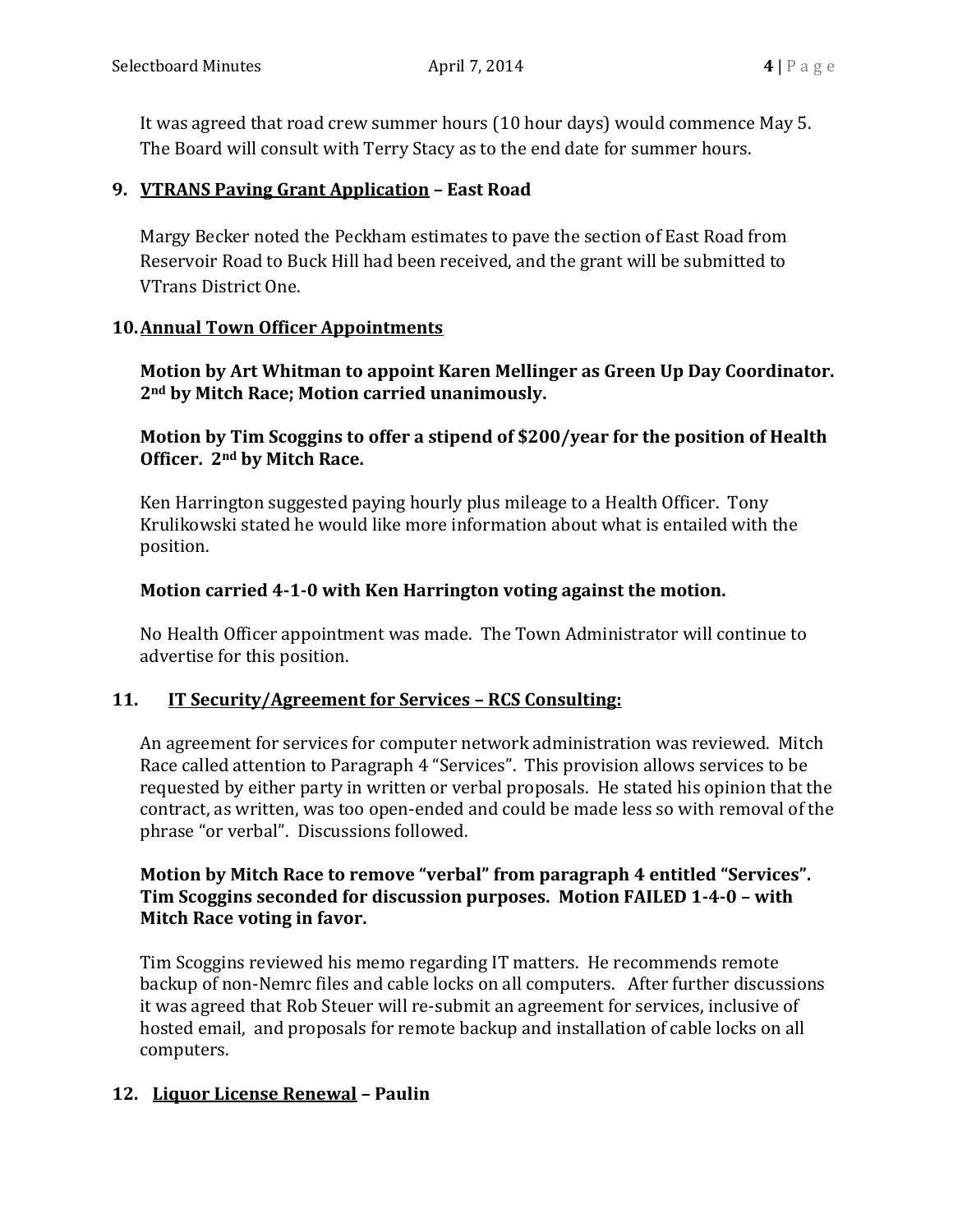**Motion by Art Whitman to approve the liquor license renewal application from Paulin. 2nd by Ken Harrington. The motion carried unanimously 5-0-0.**

#### **13. Amendment to Solid Waste Implementation Plan**

Tony Krulikowski left the meeting.

**Ken Harrington made the motion to amend the Solid Waste Implementation Plan to include a proposed demolition and debris recycling facility in the Town of Pownal. 2nd by Mitch Race. Motion carried 4-0-1, Krulikowski out of room and not voting.** 

Tony Krulikowski re-joined the meeting. He stated he agreed with the vote.

#### **14. Memorandum of Understanding – Household Hazardous Waste Grant**

Margy Becker briefly summarized the purpose of the MOU with Bennington County Regional Commission. BCRC applies annually for a grant in support of HHW collection days in Bennington County.

Tim Scoggins proposed a new paragraph #6 reaffirming the BCRC will pay HHW grant funds received on behalf of Shaftsbury directly to the Town.

#### **Motion by Mitch Race to approve the modified MOU with BCRC in support of 2014 HHW collection events. 2nd by Ken Harrington. Motion carried 5-0-0 to approve.**

Review and approval of the proposed collection and disposal agreement with Tradebe Environmental Services was postponed to the next regular meeting.

#### **15. Town Administrator's Report**

Margy Becker said she is awaiting confirmation from the Design Engineer and the VTRANS as to whether the construction phase of the Village sidewalk project will begin prior to June 30th. The last segment of sidewalk construction entails installation of sidewalk, curbcuts, new lighting, and pedestrian safety enhancements at the corner of Church Street and VT Rte. 7A.

Margy Becker thanked the road crew for repairing the gates to Howard Park.

#### **16. Other business:**

Ken Harrington stated he will measure the width of East Road. He will also visit the pavement ditch at Odell's on Twitchell Hill.

Selectmen agreed to carpool to the workshop on Saturday, April 12<sup>th</sup> in Rutland.